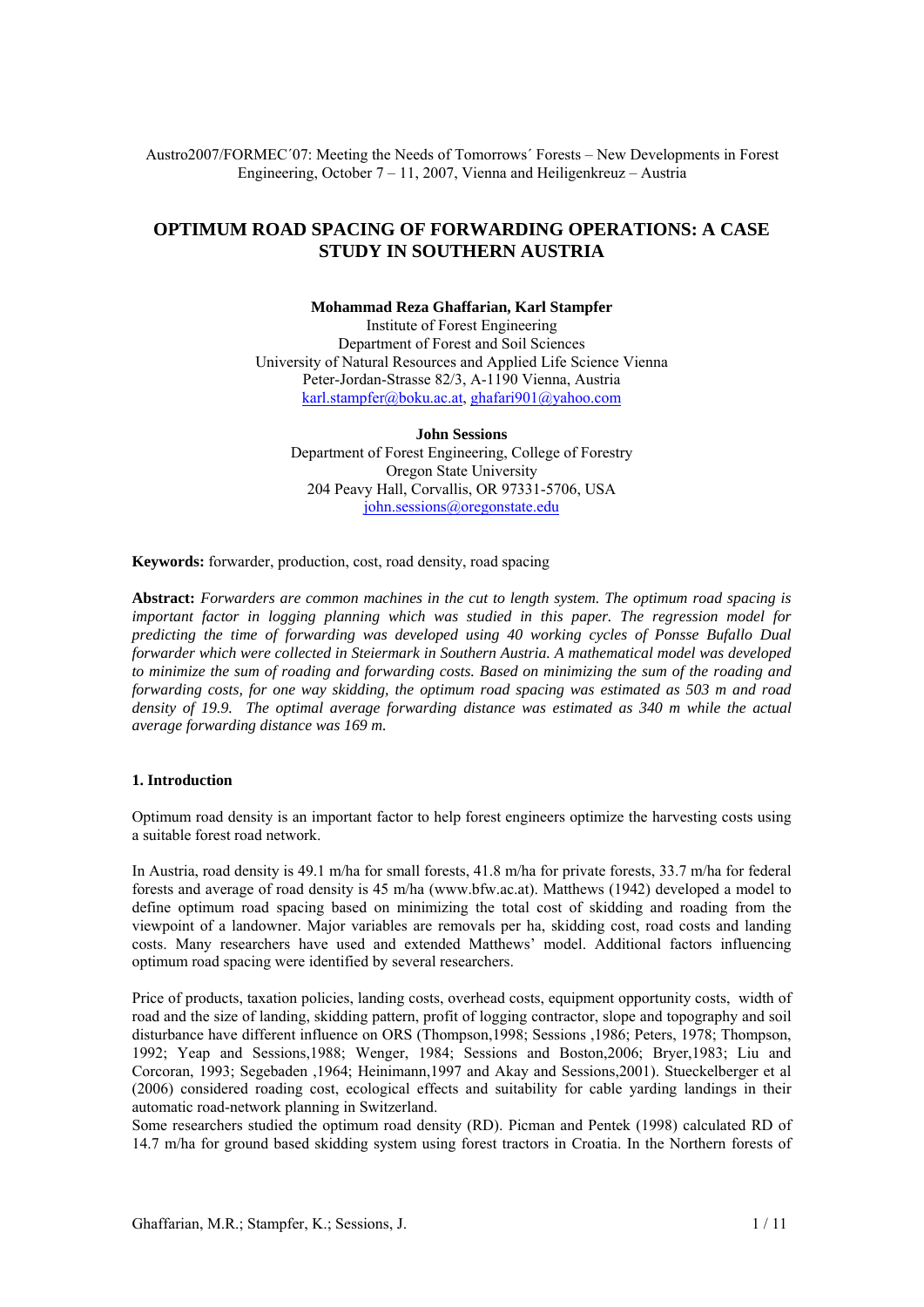Iran, the case studies on selection cuttings and skidding operations showed optimum road density ranged from 9 to 28 m/ha for different areas (Mostafanejad, 1995; Eghtesadi, 2000; Lotfalian, 2001 and Naghdi, 2004). In two and three-stage cable logging systems, three-stage yarding provided cost savings and a substantial increase in road spacing once critical road costs were exceeded (Howard and Tanz, 1990).

Regarding to forwarding operation, the study of short-wood forwarding in Northern Spain indicated the road density for a purpose-built forwarder is 6 m/ha (Spinelli et al., 2003). Akay and Sessions (2001) developed the model which identified whether the cumulative rut depth caused by a forwarder exceeds the maximum allowable rut depth at the point of prior to the spacing that minimizes the cost, and if so, the rut depth would limit the road spacing. For their assumed conditions, optimum spacing was 600 m for a large forwarder.

Forwarders are common machines in cut-to-length systems. Their productivity has been studied in different areas with the range of 8 to over 20 tones/SMH, depending on the model and working conditions (UK Forestry Commission, 1998; Gullberg, 1997; Martin dos Santos et al. 1995; Saunders, 1996; Geolia et al. 1999; Horvat et al. 1990).

The optimum road spacing for forwarders has not been studied in Southern Austria. Due to increasing of forwarding system in the forest of central Europe, it is necessary to study production and cost of this system. The goals of this study is developing a model to predict the forwarding time and cost and determining optimum road spacing based on minimization of forwarding and roading costs for a single entry, landings at roadside, and negligible landing costs. The effect of harvesting volume on ORS is also studied in this paper.

## **2. Method of study**

## **2.1. Site of study**

The study was carried out in Weiz in Steiermark in southern Austria. In this area, the Ponsse Buffalo Dual forwarder was used in a thinning operation in a mixed stand of spruce, fir, larch and pine. The terrain slope was moderate (11%). The general stand and terrain characteristics are presented in Table 1.

#### **Table 1: Description of study site**

| Stand area                                 | $2.27$ ha                     |
|--------------------------------------------|-------------------------------|
| Slope                                      | 11%                           |
| Stand age                                  | 70-130 years                  |
| Stand density pre-harvest                  | 1089 n/ha                     |
| Standing volume (without bark) pre-harvest | $510.4 \text{ m}^3/\text{ha}$ |
| Number of harvested trees                  | $1073$ n                      |
| Total harvesting volume                    | $331.8 \text{ m}^3$           |
| Tree volume                                | $0.31 \text{ m}^3$            |
| Harvesting percent                         | 28.7 %                        |
| Number of trails                           | 15                            |
| Length of trails                           | $40 - 200$ m                  |
| Time of harvesting                         | Spring                        |

In the Dual concept of harvester- forwarder combination, known as the harwarder, (Figure 1), trees were felled; delimbed, topped, and bunched using the harvesting head of the harwarder in the planned trails, then the operator sets up the bunk for forwarding the logs. The grapple head is used to load the logs on to the bunk of the machine. The specifications for the harwarder are in Table 2.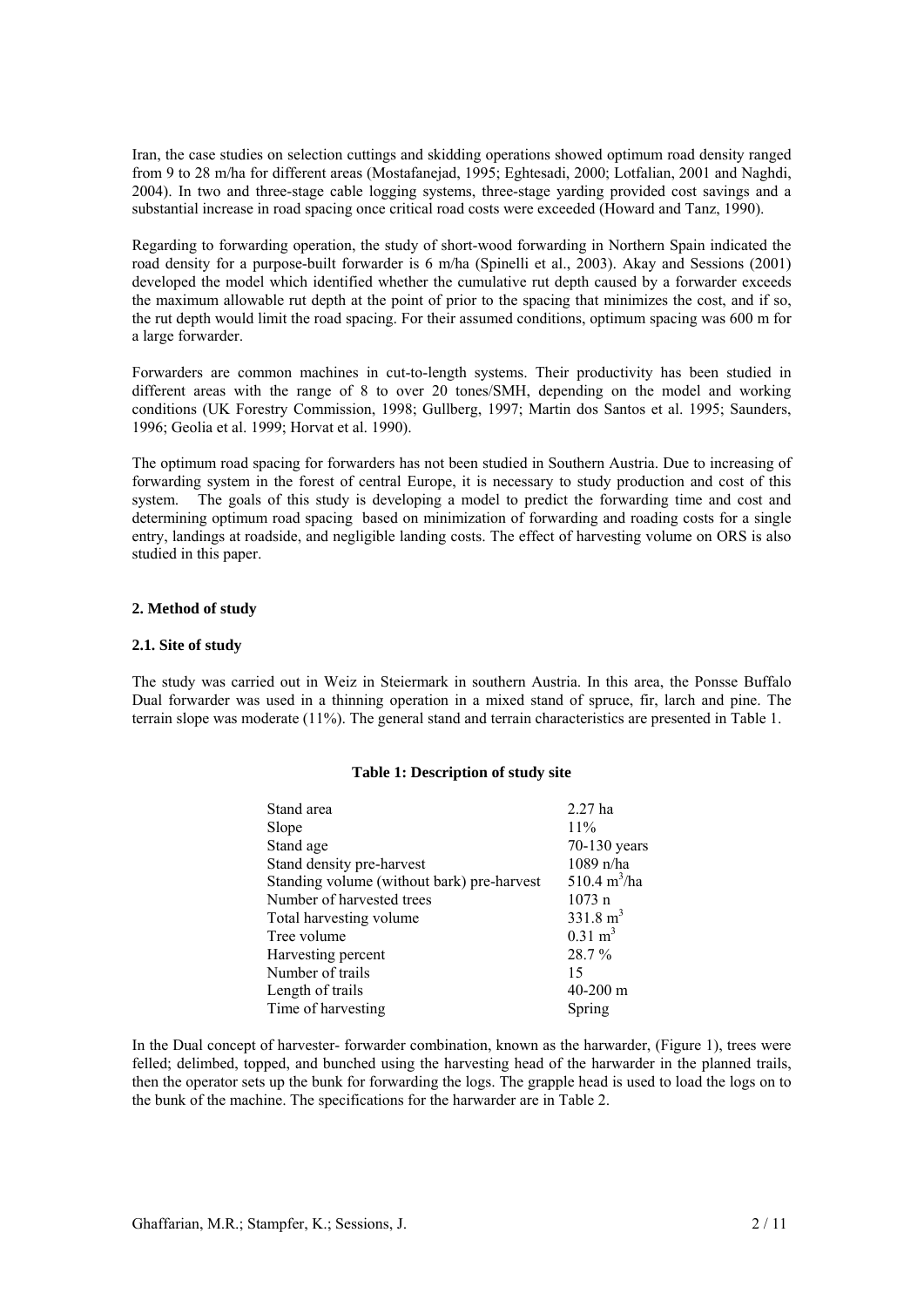# **Table 2: Specifications for the Ponsse Buffalo Dual harwarder**

| <b>Measurements</b>            |                 |
|--------------------------------|-----------------|
| Length as a Harvester (mm)     | 8850 - 9150     |
| Length as a Forwarder (mm)     | $9400 - 9950$   |
| Width $(600/700$ tires)(mm)    | $2670 - 2810$   |
| Ground clearance (mm)          | 690             |
| Empty weight of Harvester (Kg) | 15700           |
|                                |                 |
| Forwarding                     |                 |
| Empty weight of forwarder (Kg) | 16400           |
| Load capacity (Kg)             | 14000           |
| Loading area $(m2)$            | $4.5 - 5.1$     |
| Length of loading cage (mm)    | 4040 - 4590     |
| Extension(mm)                  | $0 - 700$       |
| <b>Harvesting capacity</b>     |                 |
| Harvesting head                | Ponsse H53      |
| Power (Kw)                     | 45              |
| Length (cm)                    | 64              |
| Felling diameter (cm)          | 52              |
| Feed force (kN)                | 18              |
| Feed speed (m/s)               | $0 - 4$         |
| Delimbing knives (number)      | 5               |
| Opening (mm)                   | Max. 500        |
| Cutting system                 | Ponsse Opti 4G  |
| <b>Techniques</b>              |                 |
| Motor                          | Mercedes-Benz   |
|                                | <b>OM906 LA</b> |
| Power (Kw)                     | 180             |
| Torque (1400 U/min)            | 900 Nm          |
| Working pump $(cm3)$           | 190             |
| Tractive force (kN)            | 180             |
| Speed 1. /2. Gear (km/h)       | $0 - 9/0 - 28$  |
| Fuel tank volume (liter)       | 130 (400)       |

## **2.2. Data collection**

Affenzeller (2005) used continuous time study method to determine the production rate of Ponsee Buffalo forwarder in downhill forwarding operation in Weiz. The typical work cycle included; loading, travel loaded, unloading and travel empty.

Variables included forwarding distance, piece volume, load volume and slope. Forty working cycles were collected.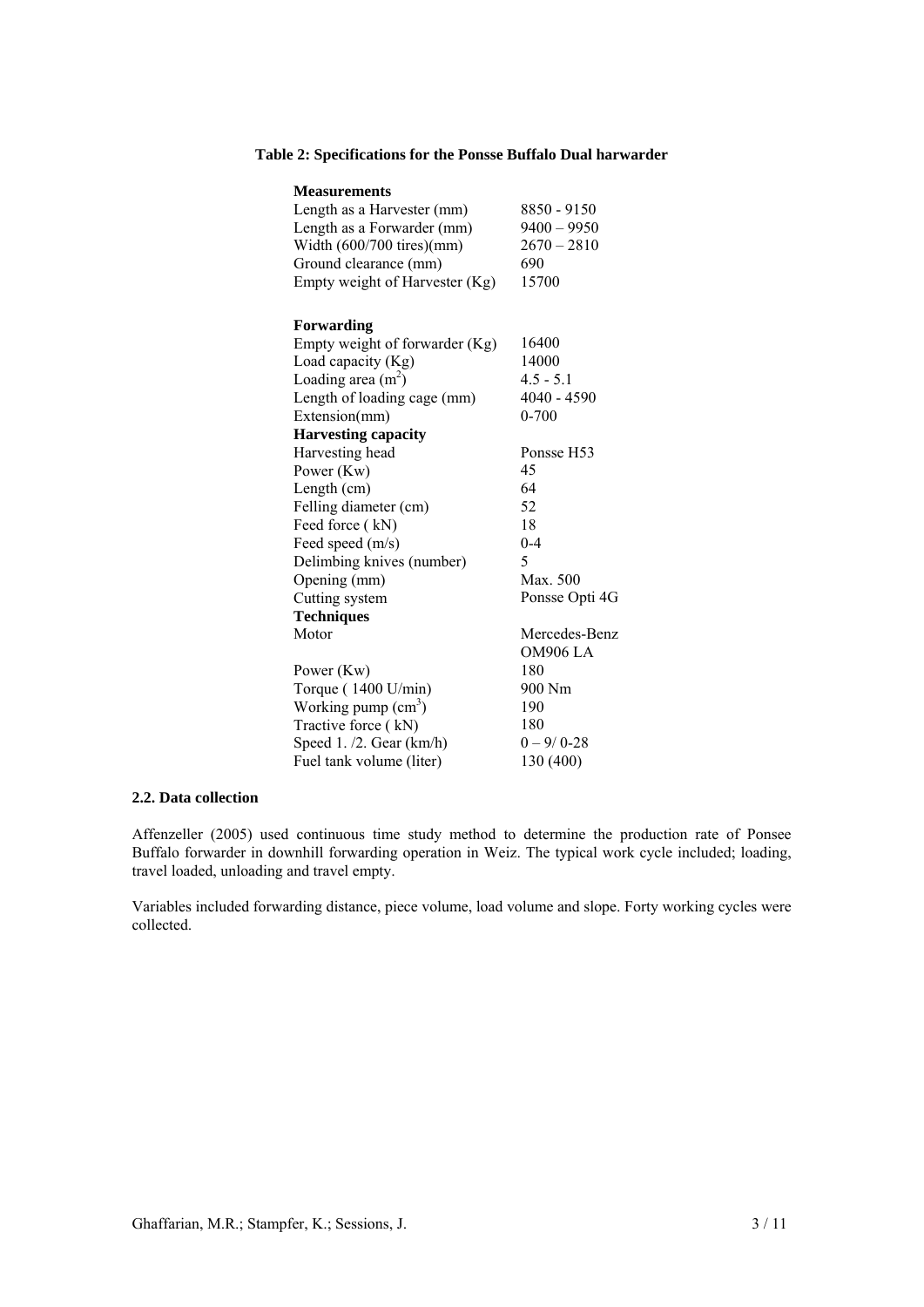

**Figure 1: Ponsse Buffalo Dual Forwarder preparing for forwarding mode** 

The system cost for forwarder was assumed to be 120 Euro/h (Affenzeller, 2005). The time data base was used to develop the time predicting model using multiple regression and stepwise method.

In the Steiermark area, the road construction costs ranged from 15 to 18 Euro/m and for road maintenance costs, between 1 to 4 Euro/m. Mean harvesting volume was about 100 m<sup>3</sup>/ha with a mean DBH of 25 cm.

## **2.3. Road spacing**

Road density is meters of road per hectare and road spacing is the distance between roads of network. There is road density or spacing which results in lowest roading and forwarding or skidding cost. This is optimal road density or spacing (Sundberg, 1976). To study the optimum road spacing, two methods have been presented in the past. The first was presented by Matthews (1942). The second method introduced by Sundberg (1976). Both of Matthews and Sundberg's formulas are based on minimization of costs and assume that forwarding cost varies linearly with distance (constant speed) and timber and loads are uniformly distributed. It is necessary to verify these assumptions for this case study.

Using the traveling time and traveling distance of time study data base, the velocity was calculated for different distances (Figure 2).



**Figure 2: Speed for different distances from forwarding time study**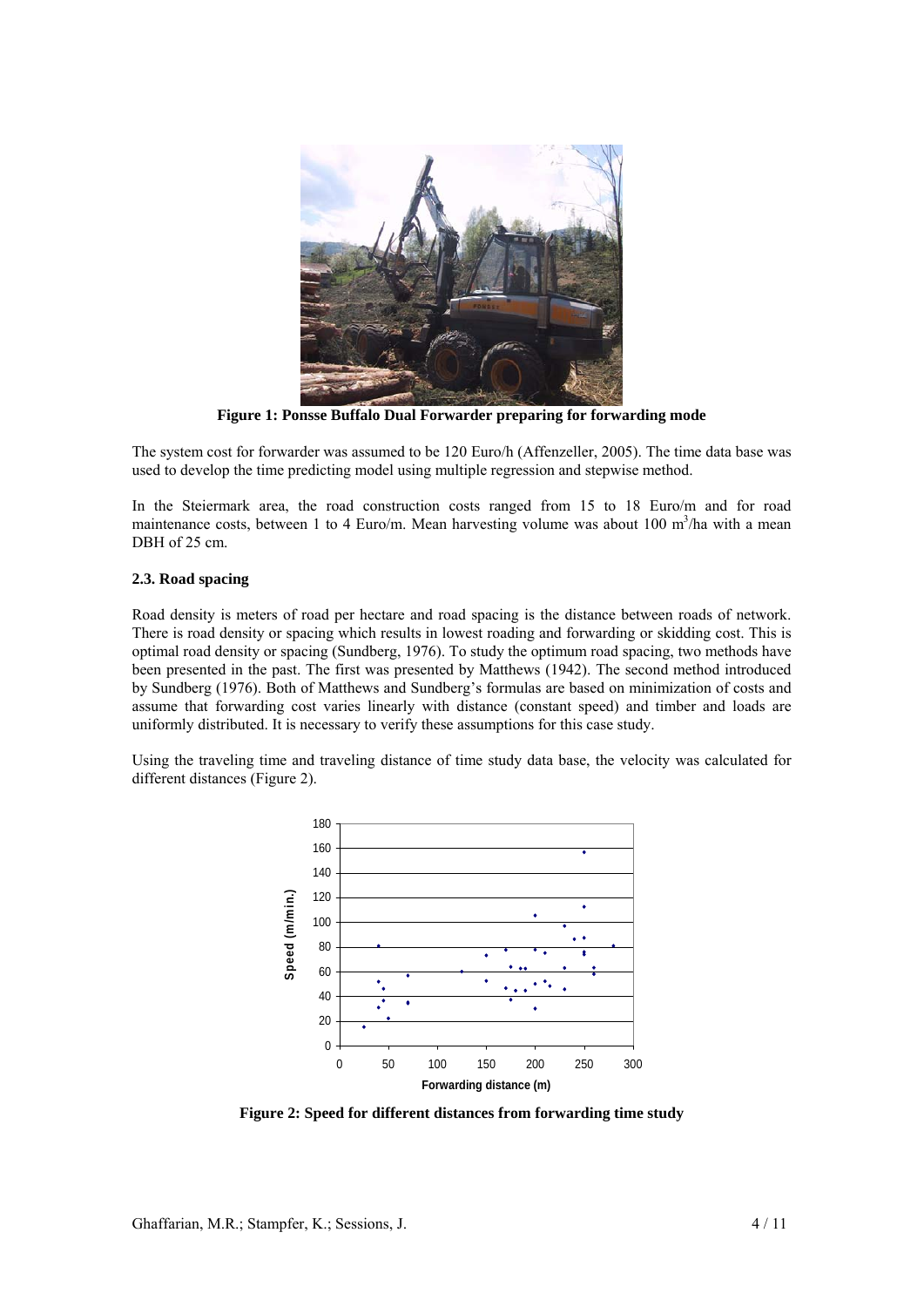Figure 2 shows that speed is not constant and increases with forwarding distance because larger slope at longer distances during the studied operations (Figure 4).



**Figure 3: Distribution of logs along the forwarding distance** 



**Figure 4: Distribution of slope of trail along the forwarding distance** 

Figures 2, 3 and 4 showed that the Matthew and Sundberg's formulas are not appropriate for this case study. Therefore we will use the other method to study ORS. In order to determine the optimum road spacing, the forwarding cost per  $m<sup>3</sup>$  is calculated through the time predicting model by changing forwarding distance between minimum and maximum forwarding distance observed within the time studies. This method allows the planner to understand the sensitivity of total road and forwarding cost to changes of road spacing. We have assumed that the unloading occurs at the junction of the forwarding trail with the road and that landing construction costs are negligible. We also assume that the roads will only be used for one entry.

Roading costs included a road construction cost of 16.5 Euro/m and road maintenance cost of 3.5 Euro/m (total 20 Euro/m).

In order to transfer forwarding distance to road density, the following formal (Segebaden, 1964) was used for one-way forwarding:

$$
AFD = 2 \times 2500 \text{.} \text{T-corr.} \text{V-corr/D} \tag{1}
$$

where AFD, D, T-corr and V-corr are the average forwarding distance (m), the road density (m/ha), the correction factor allowing for cases where skidding or forwarding trails are winding and do not always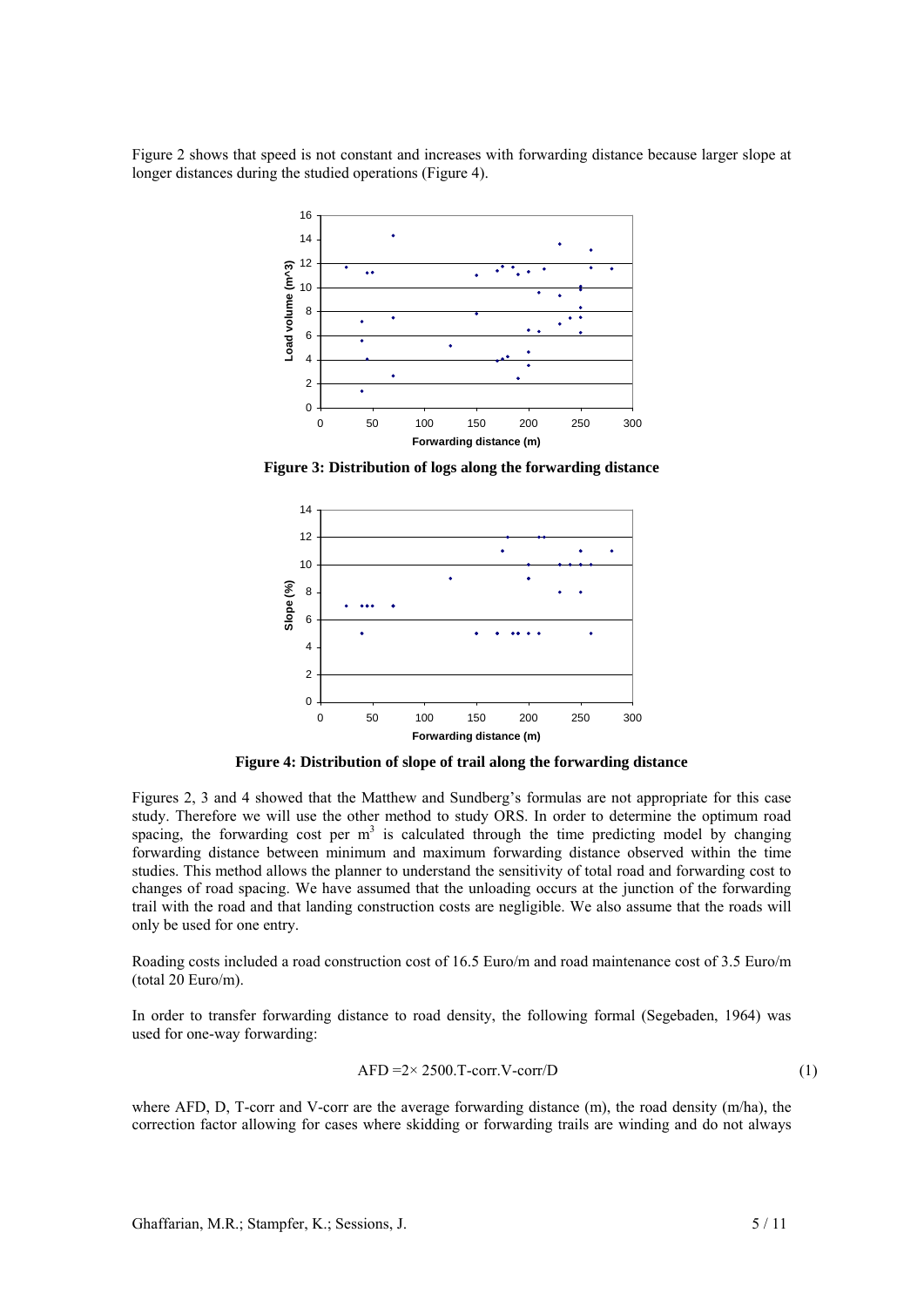end at the nearest point on the road and the correction factor allowing for cases where the haul roads are winding, meet in junctions, terminate as dead-end roads are not equally spaced in the forest area.

The values of T-corr and V-corr range from 1 to 1.5 and 1 to 2 respectively. The value of 1.10 for T and 1.23 was used in this study (Sundberg, 1978).

Using the above formula, road density was calculated based on forwarding distance.

### **3. Results**

The average production (based on free delay hours) was estimated as  $14.94 \text{ m}^3/\text{h}$ . The average load per trip was 8.25 m<sup>3</sup>. The forwarding cost is estimated at about 8.03 Euro per m<sup>3</sup> considering hourly cost of 120 Euro per hour in 2005.

## **3.1. Forwarding Model**

We assumed that forwarding time is a function of the variables including forwarding distance, piece volume and slope. Stepwise multiple regression using SPSS software was used to develop the time predicting model. In this method, if any variable has a significant effect on the Residual Mean Squares (RMS) of the model, it enters the model. The forwarding distance was only significant variable.

 $T$  (min/cycle) = 24.959 + 0.048 forwarding distance (m)

 $R^2$ =0.14, Adjusted  $R^2$ =0.11, Number of observation=40

This multiple correlation coefficient of 0.14 is interpreted as the 14% of total variability, which is explained by the regression equation.

The significant level of this ANOVA table (Table 3) shows that the model is significant at  $\alpha$ = 0.05.

|            | Sum of Squares df Mean Square |      |               | F | Sig. |
|------------|-------------------------------|------|---------------|---|------|
| Regression | 552.629                       |      | 552.629 6.193 |   | -017 |
| Residual   | 3390.863                      | -38  | 89.233        |   |      |
| Total      | 3943.492                      | - 39 |               |   |      |

#### **Table 3: ANOVA of model**

The effect of forwarding distance on forwarding time was studied in Figure 5.

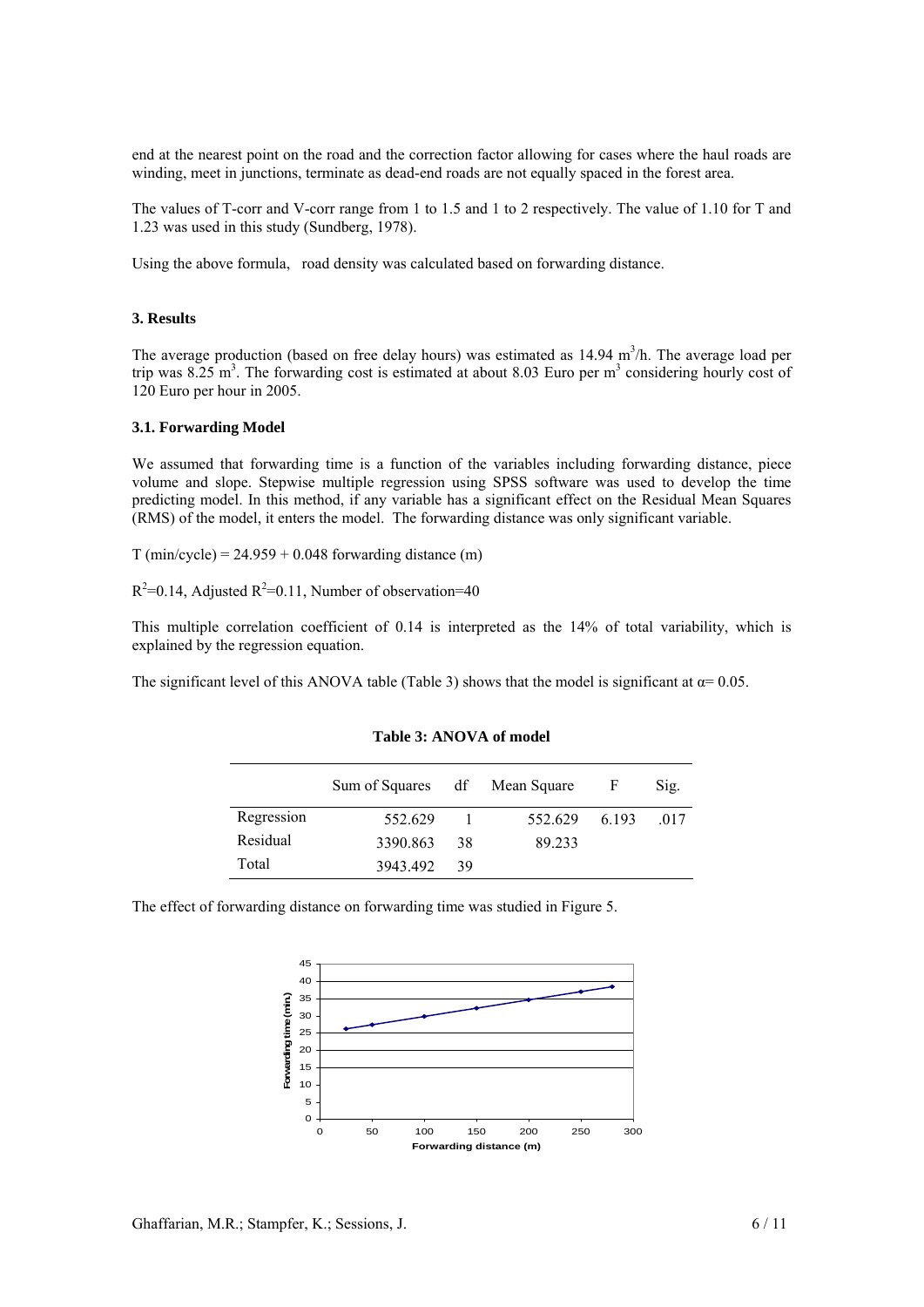## **Figure 5: Effect of forwarding distance on forwarding time per trip**

Increasing forwarding distance will increase forwarding time. Figure 6 presents the percent of elements of forwarding cycle. In Table 4, the summary statistics of parameters are presented.



**Figure 6: Percent of time in each element of the forwarding cycle** 

| Parameter            | Min.  | Max.  | Mean   |
|----------------------|-------|-------|--------|
| Loading (min)        | 6.32  | 42.24 | 20.75  |
| Loaded Travel (min)  | 0.35  | 4.48  | 2.57   |
| Unloading (min)      | 0.97  | 15.32 | 6.69   |
| Travel Empty (min)   | 04    | 10.71 | 3.12   |
| Cycle time (min)     | 8.9   | 57.68 | 33.14  |
| Distance (m)         | 25    | 280   | 169.25 |
| Slope $(\%)$         | 5     | 12    | 8      |
| Load volume $(m^3)$  | 1.38  | 14.31 | 8.25   |
| Piece volume $(m^3)$ | 0.049 | 0.133 | 0.098  |

**Table 4: Summary statistics of parameters** 

## **3.2. Road spacing**

Forwarding time was calculated for different forwarding distances using the model. Forwarding cost per m<sup>3</sup> was computed by multiplying forwarding time by hourly cost and dividing to average load as 8.25  $m^3$ (Table 5).

Using a roading cost of 20 Euro/m and harvesting volume of 100  $m^3$ /ha, road cost per  $m^3$  was calculated. Then total cost is the sum of forwarding and roading costs (Figure 7).

# **Table 5: Forwarding cost per m3 as a function of forwarding distance**

| Forwarding   | Forwarding | Forwarding                  |  |
|--------------|------------|-----------------------------|--|
| distance (m) | time (min) | cost (Euro/m <sup>3</sup> ) |  |
| 30           | 26.4       | 6.4                         |  |
| 50           | 27.36      | 6.63                        |  |
| 100          | 29.76      | 7.21                        |  |
| 150          | 32.16      | 7.80                        |  |
| 200          | 34.56      | 8.38                        |  |
| 280          | 38.4       | 9 3 1                       |  |
|              |            |                             |  |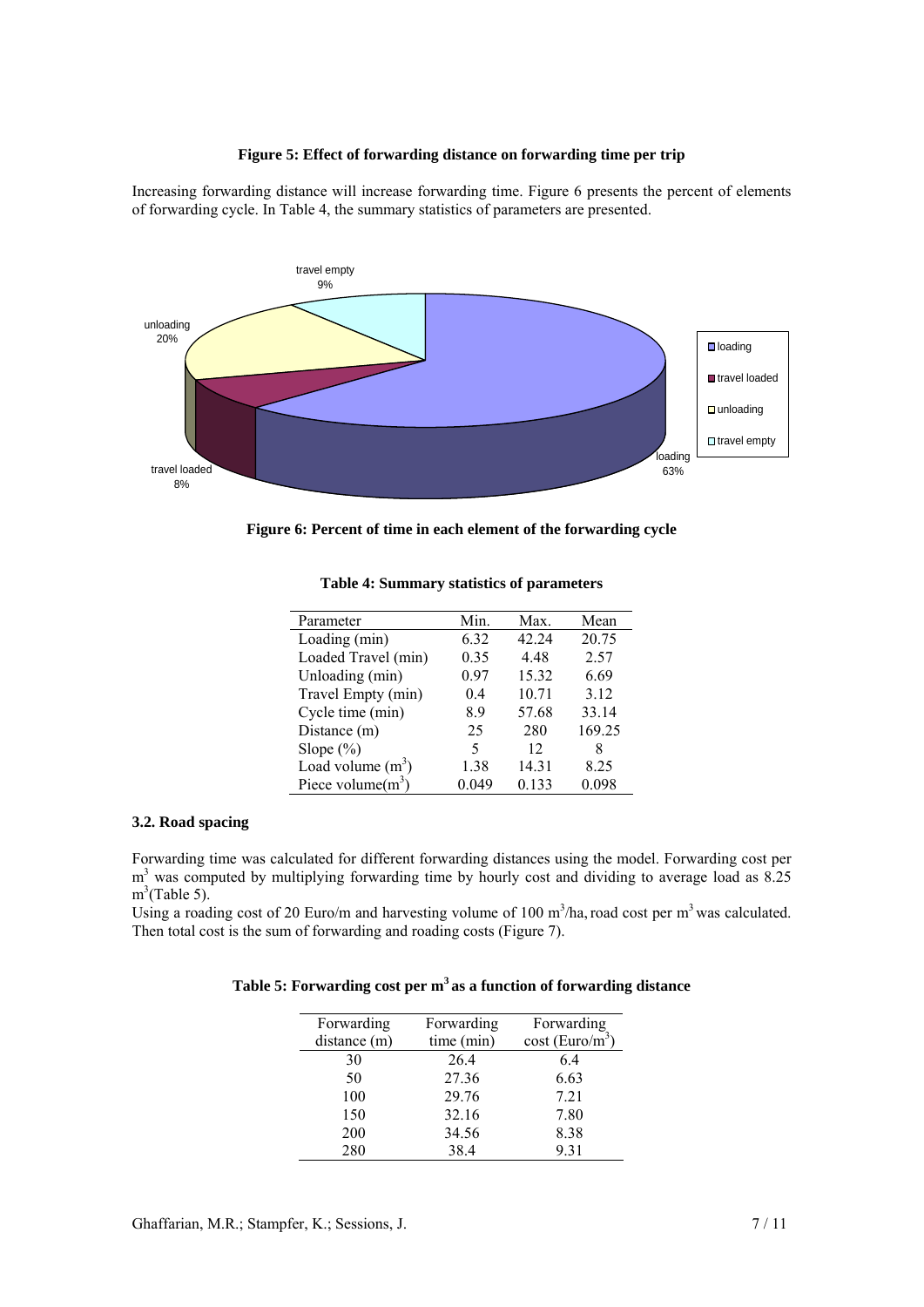

**Figure 7: The total cost summary and road spacing for forwarder** 

Minimum total cost of 13.98 Euro/ $m<sup>3</sup>$  occurred when the road spacing is 503 m. So the optimum road spacing, considering harvesting volume of 100  $m<sup>3</sup>/h$ a and roading cost of 20 Euro/m, would be 503 m if one way forwarding is applied. The corresponding optimal road density and average forwarding distance are 19.9 m/ha and 340 m respectively. The optimal distance is out of the range of forwarding distance during this study.

## **3.3. Effect of load volume on ORS**

Increasing the load volume will decrease the forwarding cost (Table 6). Maximum load capacity is 14000 kg (Table 2). Considering average wood density of 800 kg/m<sup>3</sup> for Fir, Spruce and Pine, maximum load capacity is estimated as  $17.5 \text{ m}^3$ .

If machine works always with maximum payload, the minimum total cost is about 8.3 Euro/ $m<sup>3</sup>$ . The optimal road spacing, road density and forwarding distance would be 739 m, 13.5 m/ha and 500 m respectively.

| Forwarding distance (m) | Forwarding cost (Euro/ $m3$ ) |
|-------------------------|-------------------------------|
| 30                      | 3.02                          |
| 50                      | 3.13                          |
| 100                     | 3.4                           |
| 150                     | 3.68                          |
| 200                     | 3.95                          |
| 280                     | 4 39                          |

| Table 6: Forwarding cost per $m3$ as a function of forwarding distance using a load of 17.5 $m3$ |  |  |
|--------------------------------------------------------------------------------------------------|--|--|
|                                                                                                  |  |  |

Carrying full load led to increase the productivity and decrease the forwarding cost. It results to higher ORS. It is assumed that if machine works with maximum payload every day, the operating costs are constant if repairing fuel costs are not increased. However the next studies can test if the operating costs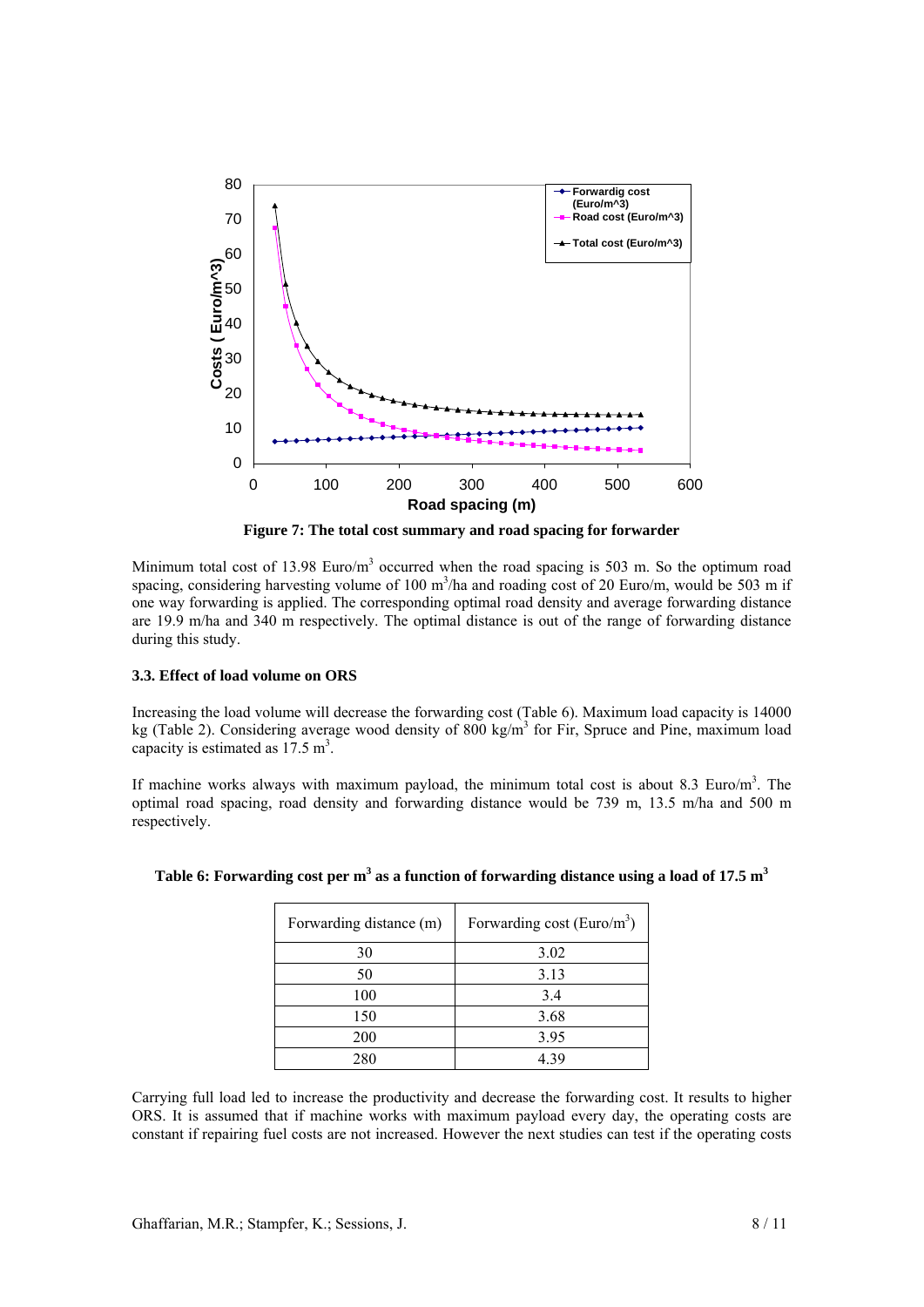change by increasing the payload up to its maximum. It is also useful to study the effect of forwarding direction, slope and soil stability on optimum load size.

## **4. Conclusion**

To achieve optimum road spacing, sum of forwarding and roading cost should be minimized. Minimization of total cost will help forest owner to achieve maximum profit and plan economical road network.

The work sheet created in Excel software, could be useful and easily applied by forest engineers to input data of different machine rates, production models, roading costs of different terrain and ground conditions in each logging area and different timber harvesting volumes.

The next researches can study the effect of soil disturbance on ORS can also be studied in future. The effect of load size on operating cost can be studied in future. The current study was carried out on downhill forwarding. Uphill forwarding can be studied in future to determine optimal road spacing for two-way forwarding.

## **5. References**

Affenzeller, G. (2005). Integrierte Harvester-Forwarder-Konzepte Harwarder), MSc thesis, Institute of Forest Engineering, University of Natural Resources and Applied Life Sciences Vienna.

Akay, A. and J. Sessions. (2001). Minimizing road construction plus forwarding costs under a maximum soil disturbance constraint, The International Mountain Logging and 11<sup>th</sup> Pacific Northwest Skyline Symposium December 10-12, Seattle, Washington, USA, 268-279.

Bryer, J.B. 1983. The effects of a Geometric Redefinition of the Classical Road and Landing Spacing Model Through Shifting, Journal of Forest Science, 29(3), 670-674.

Eghtesadi, A. (2000), Study of transportation network and machinery in Vaz Forest Area, PhD Thesis, Azad University

Goglia, V., Horvat, D. and S. Sever. (1999). Technical characteristics and test of the forwarder Valmet 860 equipped with a Cranab 1200 crane. University of Zagreb, Faculty of Forest Sceince, Internal Report, Zagreb, 23.

Gulberg, T. (1997). Time consumption model of off-road extraction of shortwood. Institutionen foer Skogsteknik, Sveriges Lantbruksuniversitet, Uppsatser och Resultat 297, 29.

Heinimann, H.R. (1997). A computer model to differentiate skidder and cable-yarder based road network concepts on steep slopes, Journal of Forest Research (Japan) 3(1), 1-9

Horvat, D., Goglia, V. and S. Sever. (1999). Technical characteristics and test of the forwarder Timberjack 1410 and Timberjack 1710. University of Zagreb, Faculty of Forest Sceince, Internal Report, Zagreb.,.32.

Howard, A.F. and J.S.Tanz, 1990. Optimal spacing for multistage cable yarding operation, Canadian Journal of Forest Research, 20, 669-673.

http:// www.bfw.ac.at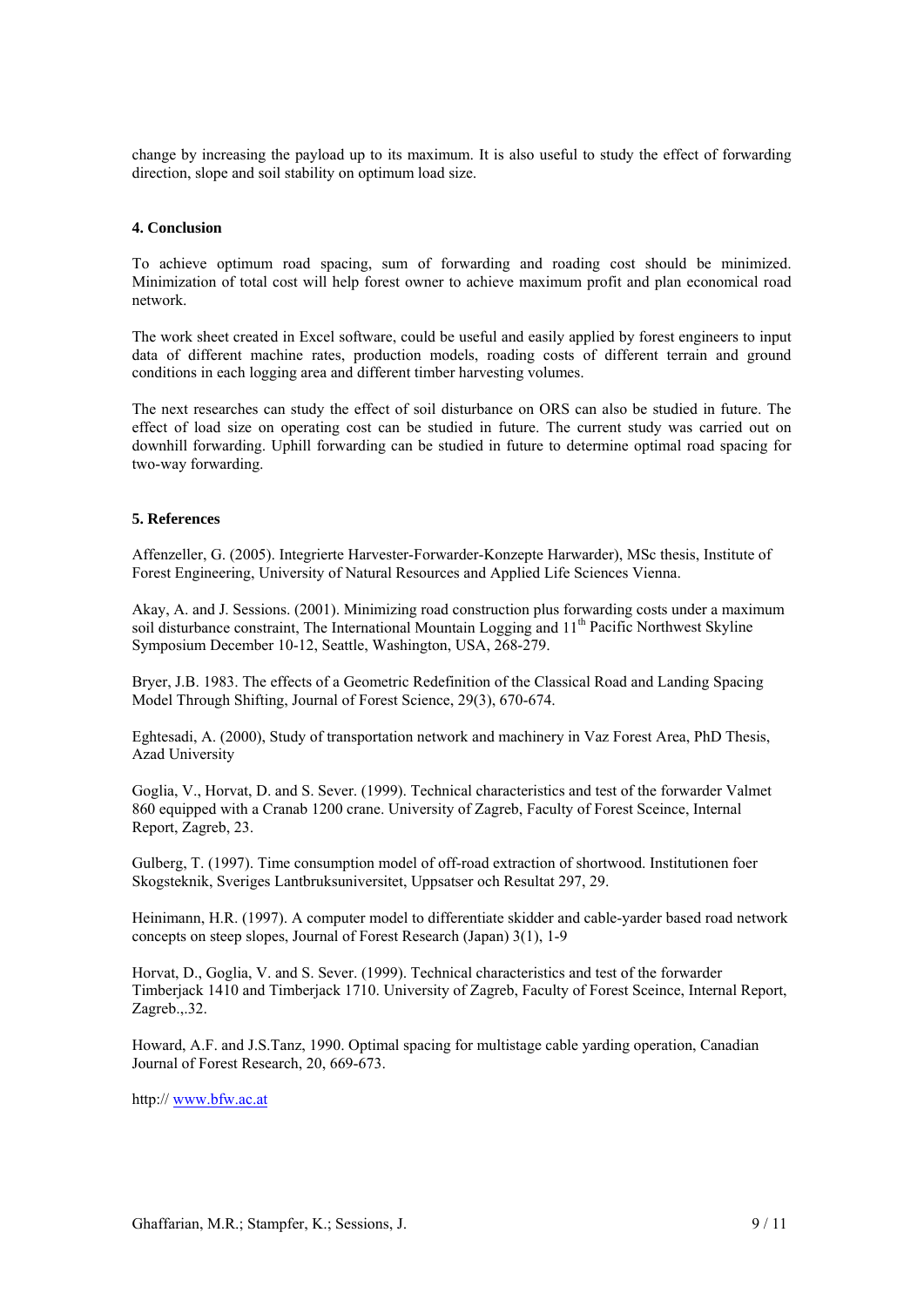Liu, S., and T.J.Corcoran, (1993). Road and landing spacing under the consideration of surface dimension of road and landings, Journal of Forest Engineering, 5(1), 49-53.

Lotfalian, (2001). Study of factors influencing optimum road density in Sangdeh-Mazandaran, PhD Thesis, Faculty of Natural Resources, Tehran University.

Martin dos Santos, S., Machado, C. and Leite, H. (1995). Techno-economical analysis of eucalyptus extraction with forwarder in flat terrain. Revista Arvore, Vicosa 19(2),213-227.

Matthews, D .M. 1942. Cost control in the logging industry. McGraw-Hill, New York. 374.

Mostafanejad, A. (1995). Study of cost production of skidder Timberjack 450 C and optimal length of skid trails, Master Thesis, Faculty of Natural Resources, Tehran University.

Naghdi, R. (2004), Study of optimum road density in tree length and cut to length system, Faculty of Natural Resources, University of Tarbiat Modarres.

Peters, P.A. (1978). Spacing of roads and landings to minimize timber harvest cost, Journal of Forest Science, 24(2): 209-217.

Picman D. and Pentek, T. (1998). The influence of forest roads building and maintenance costs on their optimum density in low lying forests of Croatia Proceedings of the Seminar on Environmentally Sound Forest Roads and Wood Transport in Sinaia, Romania, Food and Agriculture Organization of the United Nations, Rome, 1998, 87-102.

Saunders, C. 1996. West Argyll Valmet 890 forwarder trial 1996. Forestry Commission Research Division- Technical Development Branch, Internet Project Information Note 7/96, 9.

Segebaden, G.V. (1964). Studies of cross-country transportation distances and road net extension, Studia Forestalia Suecica, Nr.18

Sessions, J. (1986). Can income tax rules affect management strategies for forest roads, Western Journal of Applied Forestry 1(1), 26-28.

Sessions, J. and K. Boston, (2006). Optimization of road spacing for log length shovel logging on gentle terrain, Journal of Forest Engineering, 17(1), 67-75.

Spinelli, R., P.Owende, S.Ward and M. Torneo. (2003). Comparison of short-wood forwarding systems used in Iberia. Silvia Fennica 38 (1),85-94.

Stuekelberger, J. A., Heinimann, H.R., Chung, W. and M. Ulber. (2006). Automatic road-network planning for multiple objectives. The 29th COFE meeting, Coeur d'Alene, Idaho, July 30-August 2, W. Chung and H.S. Han, editors,. 233-248.

Sundberg, U. (1976). Harvesting man-made forests in developing countries. FAO

Thompson, M.A. (1988). Optimizing spur road spacing on the basis of profit potential. Forest Product Journal, 38(5), p. 53-57

Thompson, M.A. (1992). Considering overhead costs in road and landing spacing models, Journal of Forest Engineering, 3(2), 13-19

UK Forestry Commision, (1995). Terrain classification. Technical Note 16/95, p. 5